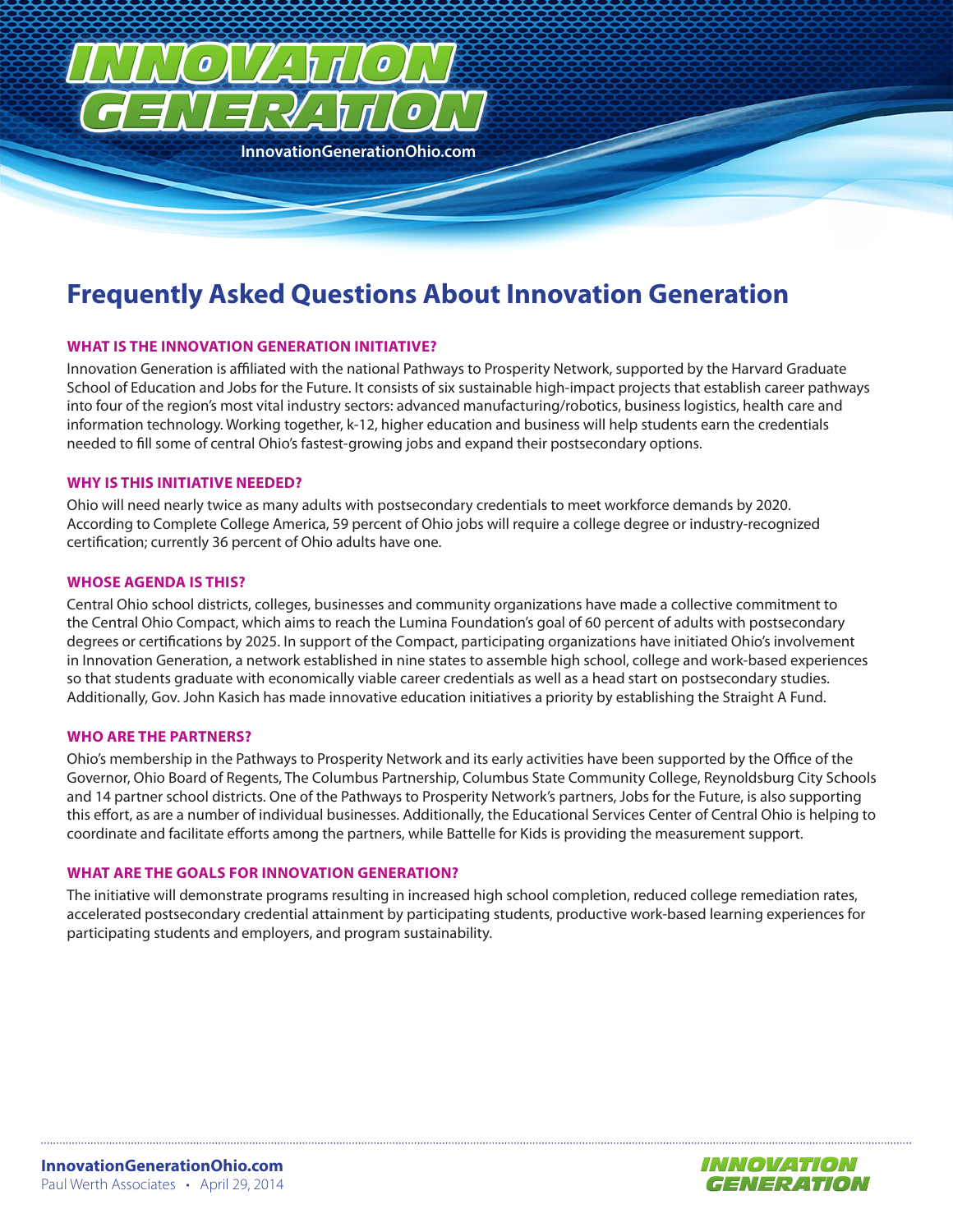

# **WHICH SCHOOL DISTRICTS ARE PARTICIPATING?**

Most school districts within central Ohio are participating in Innovation Generation, though not all programs are available in all districts. Participating districts include:

- **•** Canal Winchester Local Schools
- **•** Columbus City Schools
- **•** Gahanna-Jefferson Public Schools
- **•** Grandview Heights City Schools
- **•** Hilliard City Schools
- **•** Licking Heights Local Schools
- **•** Marysville Exempted Village Schools
- **•** New Albany-Plain Local Schools
- **•** Olentangy Local Schools
- **•** Pickerington Local Schools
- **•** Reynoldsburg City Schools
- **•** South-Western City Schools
- **•** Upper Arlington City Schools
- **•** Westerville City Schools
- **•** Whitehall City Schools

Additionally, Eastland-Fairfield, Tolles and Ohio Hi-Point career centers are part of the consortium.

# **WHICH STUDENTS ARE ELIGIBLE TO PARTICIPATE?**

The target population is the 22,249 high school students in the consortium who may want to enter the workforce directly after high school and those who see this as another possibility for expanding their postsecondary options. In some cases, middle school students will participate in related curricula as a precursor to entering programs offered at the high school level. Innovation Generation consists of six demonstration programs in four industries and is intended to serve at least 1,350 students.

# **CAN MY COMMUNITY (CHARTER) SCHOOL STUDENT PARTICIPATE?**

Charter school students should check with their assigned district high school to determine if they are eligible to participate.

# **CAN MY HOME SCHOOL STUDENT PARTICIPATE?**

Home school students should check with their assigned district high school to determine if they are eligible to participate.

# **AS A PARENT AND TAXPAYER, WHAT'S THIS GOING TO COST ME?**

There is no charge for a student to enroll in the program.\* The work is financed by a \$14.4 million award from the Ohio Department of Education's Straight A Fund grant, which was established by Gov. Kasich in 2013. All expenses for development of the programs will come from the grant. Under our terms, all programs must be sustainable without additional funding after the grant money is spent. Because the entire cost of the initiative will be borne by the Straight A Fund grant, it will not impact the tax base of local school districts.

*\*Nominal fees for lab work, software and other materials for some course work may apply.*

# **WHEN WILL THE PROGRAM BEGIN AND END?**

The Ohio Department of Education awarded the grant in December 2013, and since then partners have been developing key components of the individual programs, creating additional partnerships and putting strategic plans into place. Beginning in the spring of 2014, students were able to enroll in Innovation Generation programs that will start with the fall 2014 school term. Each individual pathways program is envisioned as a demonstration that can be replicated statewide in the future.

# **WHAT ARE THE BIG CHALLENGES?**

There are several challenges. One is overcoming the long-prevailing myth that career technical training limits students' opportunities for finding fulfilling, stable and well-paying jobs. Another is educating parents about today's new economy jobs, which have changed drastically from those that existed a generation ago and now require highly skilled problemsolvers. Additionally, we must also overcome doubt that may exist among some potential partners about whether our strategies will lead to success for students and for the Ohio economy.

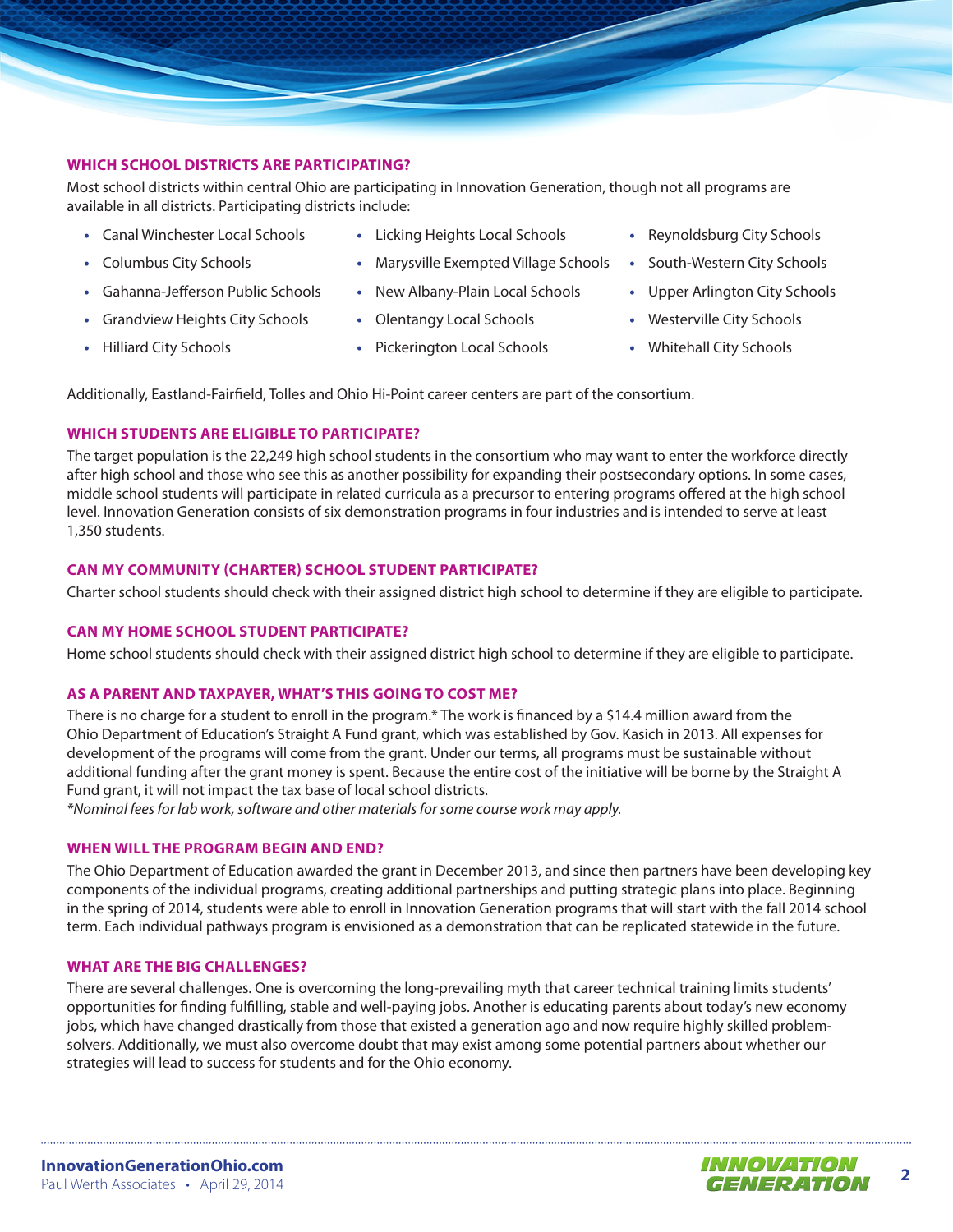

To shift perceptions among students, families, educators and community stakeholders, this initiative includes comprehensive engagement and training for leaders in each of those groups to deliver accurate and persuasive information. The consortium will develop common career outreach materials to provide consistent information to students and families from middle school through career. Participating high schools will adapt and implement Columbus State Community College's workforce development curriculum to prepare students for work-based learning experiences.

School counselors, college advisers and other educators will receive training, brokering work-based learning activities, and Innovation Generation strategies for recruitment and support of students. Professional support will be provided to convene and mobilize businesses; define work-based learning opportunities including school-based activities, shadowing and internships; and create a framework for capturing the knowledge and skills students acquire for a competency-based approach to credit attainment.

#### **HOW CAN MY STUDENT SIGN UP FOR ONE OF THE SIX INNOVATION GENERATION PROGRAMS?**

Enrollment is occurring now. Students should discuss their options with a teacher or school counselor in participating school districts. Not all options are available at all schools.

## **HOW WILL INNOVATION GENERATION FIT IN WITH EXISTING CAREER TECH AND EARLY COLLEGE PROGRAMS?**

Innovation Generation will complement and expand existing career technical and early college programs. The primary purpose of this work is to accelerate student attainment of economically viable credentials and to model programs that can be replicated for continued acceleration of attainment.

## **HOW WILL THIS FIT WITH A STUDENT'S OTHER HIGH SCHOOL COURSE WORK?**

The curricula chosen for each pathways program will complement non-pathways course work and will meet state content requirements.

# **WILL THIS PROGRAM HELP A STUDENT WHO MAY NOT WISH TO PURSUE A FOUR-YEAR DEGREE IMMEDIATELY, BUT WHO WANTS TO KEEP HIS OR HER OPTIONS OPEN?**

This initiative combines industry-specific learning with college course work leading to marketable industry certificates, as well as progress toward an associate degree. For students who want to complete an associate degree, or pursue a four-year degree at a later time, Innovation Generation will provide a significant head start.

## **WHY SHOULD MY STUDENT, WHO IS AN HONOR STUDENT AND FOCUSED ON COLLEGE, PARTICIPATE IN THIS INITIATIVE?**

All six of these programs give students a head start on college by providing opportunities to earn college credits while in high school. They also present an opportunity to explore new technologies and career options that students may not have considered. By enrolling in an Innovation Generation program, students will benefit from both classroom assignments and hands-on workplace experiences. These programs challenge students to think critically, solve problems, work in teams and acquire the professional "soft skills" they will need to succeed in whatever profession they pursue.

#### **MY STUDENT ALREADY HAS PLANS TO GO TO WORK AFTER HIGH SCHOOL. WHAT'S THE ADVANTAGE FOR HIM/HER?**

For students who want to begin a career right after high school, Innovation Generation provides an opportunity to explore a number of pathways into the workforce. Students will pick up the skills and credentials they need to be employable in a number of fast-growing industry sectors while also earning college credit. If your student decides not to pursue a four-year degree immediately after high school, he/she has earned valuable knowledge that will help your student in his/her career. If he/she does decide to get a four-year degree, he/she will leave high school with a big head start.

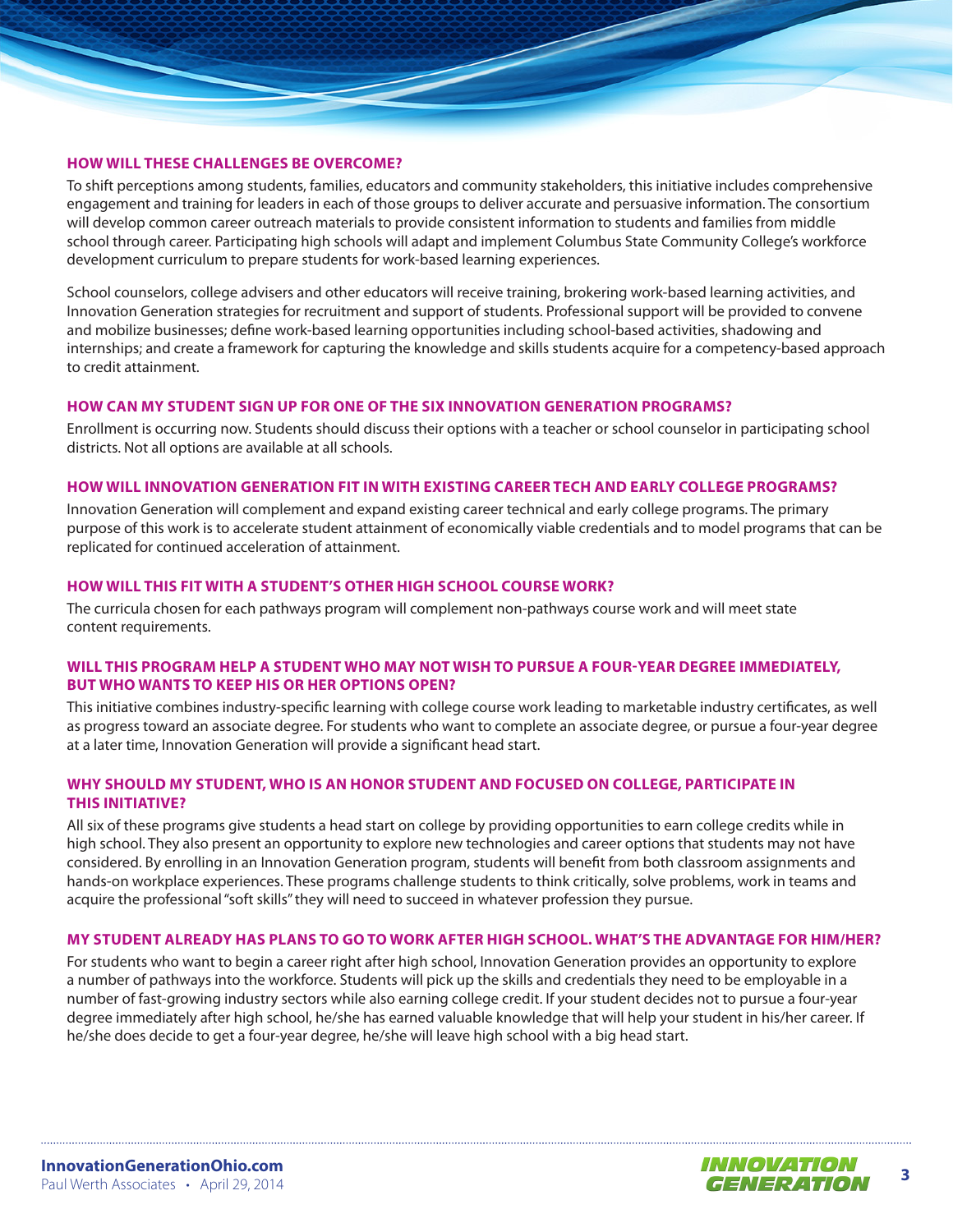

#### **HOW CAN I BE SURE TEACHERS ARE PREPARED FOR INNOVATION GENERATION, SINCE IT IS A NEW PROGRAM?**

Teachers involved in this initiative already have state certification in many of the areas of study that Innovation Generation curricula cover. Where training is needed, the Straight A Fund grant provides money to prepare teachers for specific programs, including STEM curriculum training from the nationally recognized Project Lead The Way. You can be sure that when the program begins, our teachers will be prepared, enthusiastic and effective.

## **THIS IS A NEW PROGRAM. HOW CAN I BE CONFIDENT THAT THE DISTRICT IS PREPARED TO LAUNCH THIS PROGRAM AND THAT IT WILL BE AROUND IN THE FUTURE?**

We are committed to making our program a model that can be replicated around the state. Our program has been meticulously planned at the district level with assistance and oversight from the Ohio Department of Education and a collaboration of partners that includes the Educational Service Center of Central Ohio, Columbus State Community College, Jobs for the Future, the Pathways to Prosperity Network, area employers and regional career-technical centers. One of the core requirements for any Straight A Fund grant is that it is sustainable beyond the first year. We are accomplishing that by using our funds for such things as training, curricula, materials and infrastructure that will not require further investment once in place.

#### **WHAT ARE THE INDIVIDUAL PROGRAMS WITHIN THE INNOVATION GENERATION INITIATIVE?**

Six unique programs have been organized under the Innovation Generation umbrella. These include:

**• Academy MD**

Hilliard City Schools, in collaboration with Tolles Career & Technical Center, Columbus State Community College, LabCorp and numerous industry partners, have designed a financially sustainable two-year high school pathway to meet the job demands in the central Ohio health sector. Students will earn college credit through our partnership with Columbus State Community College and stackable certificates in Medical Administrative Assistant Certified MAA, Clinical Medical Assistant Certified CMA, Electronic Health Records Specialist Certified EHRS, Phlebotomy Technician and EKG Technician certifications. These industry credentials will lead to employment in the region's health sector.

## **• Business/Logistics Pathway**

The Business/Logistics Pathway will partner with three school districts, Columbus State Community College and industry partners in an effort to better prepare students for work in the fields of business and logistics. This pathway will allow students to earn a certificate in electronic marketing, while also amassing 31 semester hours through dual enrollment or postsecondary educational options with Columbus State Community College. Students completing the Business/Logistics Pathway will earn an industry certification that makes them marketable in the world of business and logistics. Students can also earn college credit to complete a two-year degree in marketing or supply chain management, with one additional year of course work, and be on pace to complete a four-year degree in only three years of post-high school education.

#### **• Health Career Pathway**

This pathway will be a collaborative initiative with nine school districts, Columbus State Community College and numerous industry partners. There are 12 listed certificates in the Health Career pathway, along with the required Columbus State Community College credit hours needed to obtain each certificate. Each partnering district will have the opportunity to customize its program, including which certifications will be offered for students. The program includes advanced distance learning labs that will be capable of providing a variety of virtual instructional delivery models. Students participating in this pathway will earn marketable industry certification(s), as well as progression toward an associate and/or bachelor's degree.

#### **• Health Information Management Technology**

This program will provide students with a path that leads to a Medical Coding Certificate as well as the option of continuing studies at the postsecondary level to obtain an associate degree in Health Information Management Technology. Students will be able to participate in dual enrollment options and work on obtaining Microsoft credentials at the high school level.